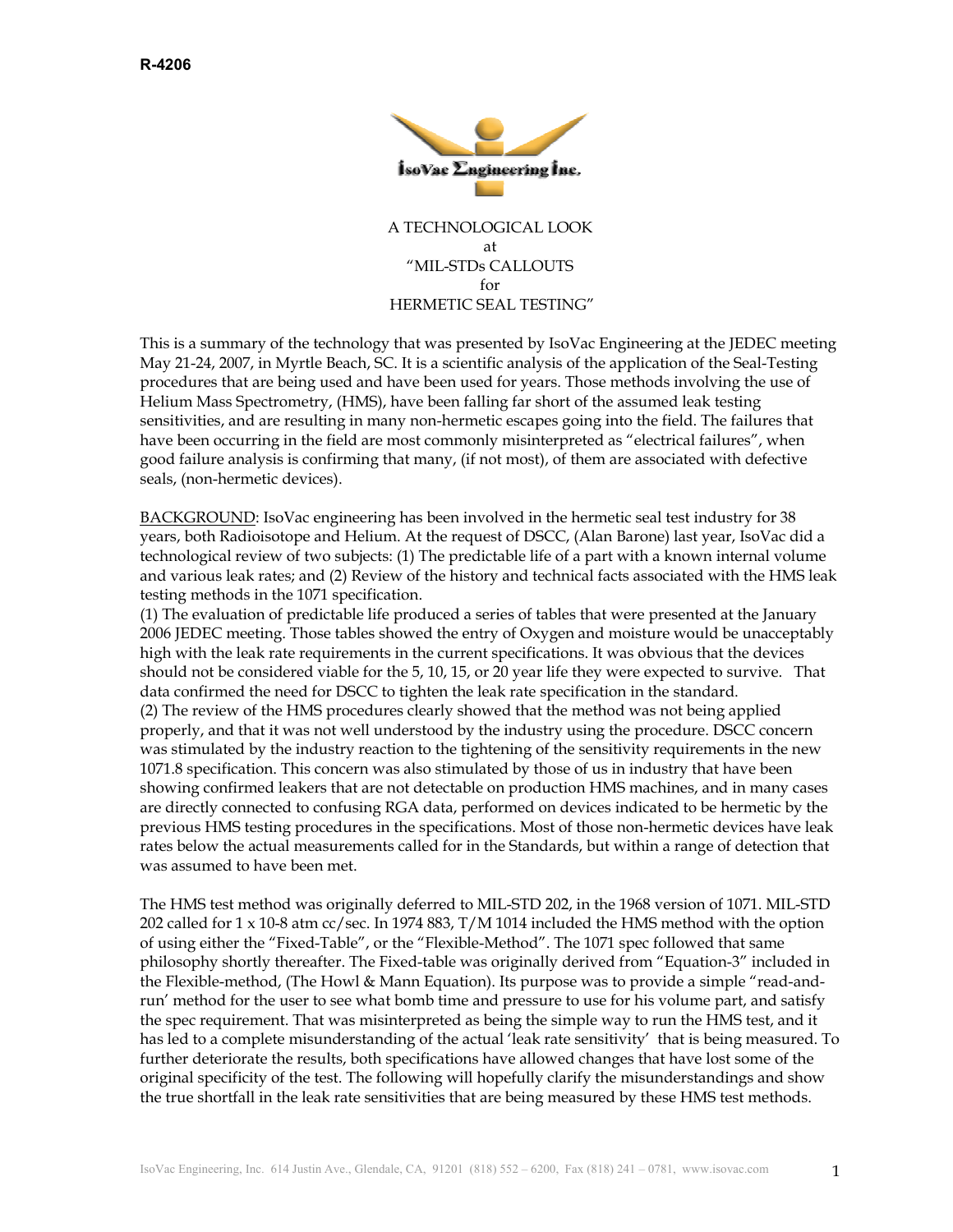# **THE TECHNOLOGY REVIEW:**

# **A – The 1071 "Terms and Definitions"**

The specification, (1071), provides a very simple and very specific "Definition" for the seal test results and reporting. There are three specific definitions provided there:

2.1 **Standard leak rate**. "…Standard leak rate shall be expressed in units of atmospheric cubic centimeters per second (atm cm3/s air)

 2.2 **Measured leak rate**. Measured leak rate **(R1)** is defined as the *measurement* of a given package ".....expressed in atmospheric cubic centimeters per second (atm cm<sup>3</sup>/s of the gas medium used for the test)….the measured leak rates must be converted to the equivalent standard leak rates, (converted to air equivalents)."

 2.3 **Equivalent standard leak rate.** The equivalent standard leak rate **(L)** with a **measured leak rate (R<sub>1</sub>), …The equivalent standard leak rate shall be expressed in units of atmospheric cubic** centimeters per second (atm cm3/s) **(air).** 

## **B - The Helium Table: "1071-V"** Fixed conditions for test condition H<sub>1</sub>

| Volume of                                                                                                   |                                                                      | Bomb condition                                            | R <sub>1</sub> reject limit  |                                                                                                                                  |
|-------------------------------------------------------------------------------------------------------------|----------------------------------------------------------------------|-----------------------------------------------------------|------------------------------|----------------------------------------------------------------------------------------------------------------------------------|
| package<br>(cm <sup>3</sup> )                                                                               | $kPa \pm 15$<br>$(psia) \pm 2$                                       | Minimum Exposure<br>time in hours<br>$(t_1)$ (+1.0 - 0.0) | Maximum dwell<br>time (hour) | (atm $cm^3/s$ )                                                                                                                  |
| < 0.01<br>$> 0.01 \le 0.05$<br>$> 0.05 \le 0.5$<br>$> 0.5 \le 1.0$<br>$> 1.0 \le 10.0$<br>$> 10.0 \le 20.0$ | 517 (75)<br>517 (75)<br>517 (75)<br>517 (75)<br>413 (60)<br>310 (45) | 10                                                        |                              | $5 \times 10^{-9}$<br>$1 \times 10^{-8}$<br>$1 \times 10^{-8}$<br>$1 \times 10^{-8}$<br>$5 \times 10^{-8}$<br>$5 \times 10^{-8}$ |

TABLE 1071-V. Fixed conditions for test condition H<sub>1</sub>.

## **Figure 1**

The table in MIL-STD-750E, Test Method 1071.8 that is grossly misinterpreted is the Fixed table in para. 10.2.1.1 . (shown above) That table is commonly used to test devices with the Helium Mass Spectrometer, (HMS). It allows the user to see the volume of his package, the bombing pressure, the bombing time, and the resultant reading on the HMS. The serious error that has occurred is the assumption that the reading on the HMS,  $(R_1)$ , is the leak rate sensitivity of the test. **IT IS NOT**. That reading is only the result of the amount of helium that has entered the part if it had a leak rate "L", (as listed in para. 10.2.2 "Failure Criteria"). With "Back-Pressurized" testing we have only been testing parts to the "L" values in the spec.

This is a complex issue and must be very carefully reviewed to understand exactly what this actually means:

- 1. The Fixed Table was created using "Equation 3" in 10.2.1.2, (The "Flexible Equation")
- 2. The "Failure Criteria" in the standard is the "L" value in equation 3. It is the "Equivalent Standard Leak Rate" of the device, in atmosphere cm3/s (*air)*. It is not the reading you see on the HMS. The "L" value for each package volume is stated in the Failure Criteria, and that is the leak rate your part must pass to be acceptable.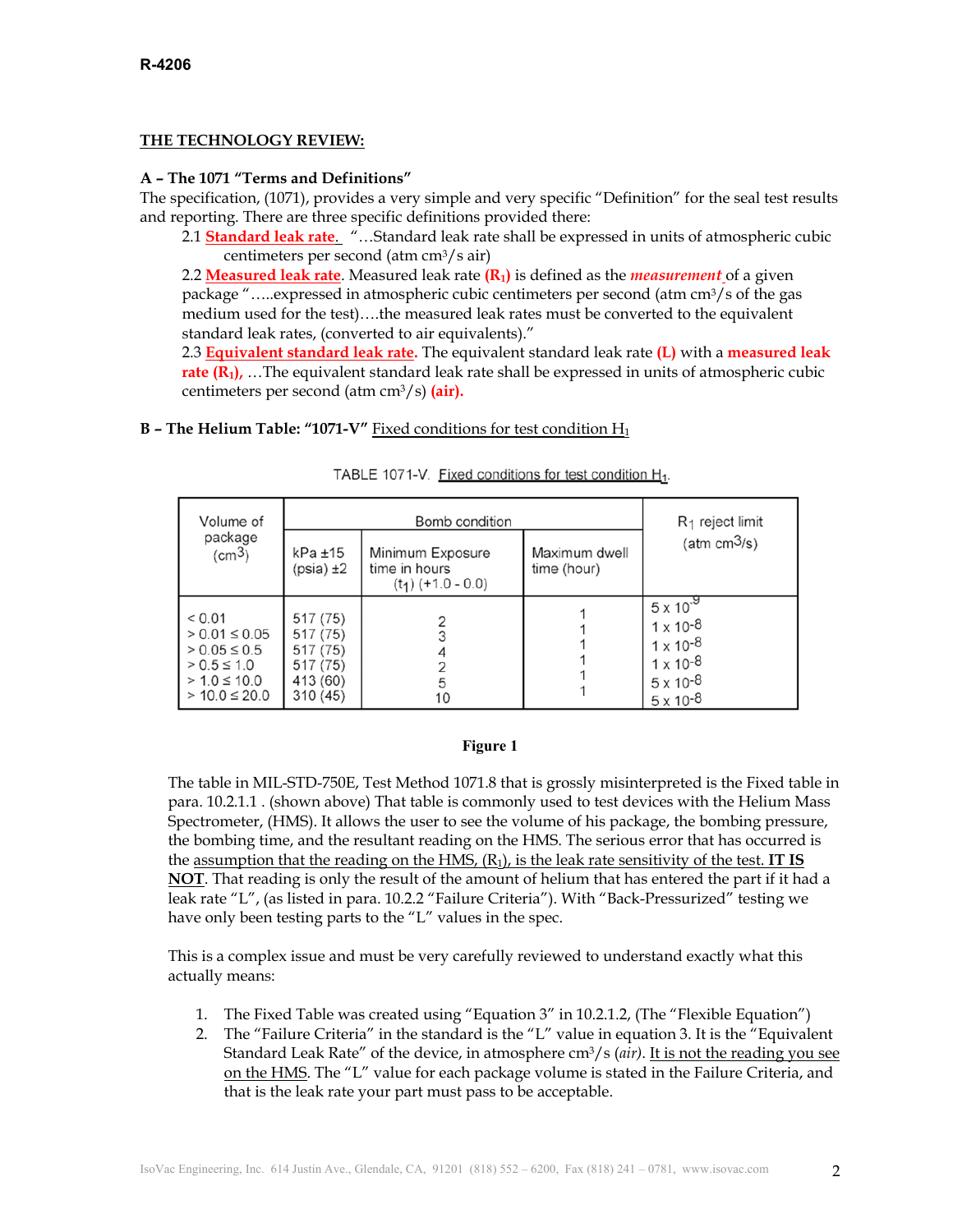- 3. Until DSCC tightened the leak rate sensitivities, the "Failure Criteria" was  $1 \times 10^{-7}$  (air), for packages  $\leq 0.4$  cm<sup>3</sup>; and  $1 \times 10^{-6}$  (air) for packages  $\geq 0.4$  cm<sup>3</sup>. (For reference: the (He) leak rate is  $\sim$  2.69 x the (air) leak rate. That means we have only been testing to "L" values of:  $2.69 \times 10^{-7}$  (He) for  $\le 0.4$  cm<sup>3</sup>; and  $2.69 \times 10^{-6}$  (He) for  $\ge 0.4$  cm<sup>3</sup>.
- 4. The  $R_1$ " values in the table above are also incorrect, and have been for many years. (They are however being corrected in the newest draft of 1071). They will be based on the newly established "L" values. Those are the tighter leak rate values that DSCC has established as required for the devices covered by this spec.
- The "Fixed Table" in MIL-STD-883, TM 1014, was first released in 1974. It showed both the  $R_1$ " and the "L" values in the table. This was good because it tied the Fixed method to the Flexible equation. It also brought attention to the relationship of air and helium.

#### **MTL-STD-883A** 15 November 1974

| v<br>Package volume<br>cc                    | $P_{E}$<br>Bomb pressure<br>atm | Bomb time $\frac{1}{ }$<br>Min | Constants<br>$M = 4$<br>$P_0=1$<br>$t_{2}$ =30 min<br>$M_A = 28.7$             |
|----------------------------------------------|---------------------------------|--------------------------------|--------------------------------------------------------------------------------|
| 0.1<br>0.1<br>0.1                            | 3<br>5                          | 45<br>30<br>30                 | $R_1 = 5 \times 10^{-8}$<br>atm cc/sec<br>$L=5\times10^{-7}$<br>atm cc/sec     |
| $0.1 - 10.0$<br>$0.1 - 10.0$<br>$0.1 - 10.0$ |                                 | 160<br>120<br>60               | $R_1 = 5 \times 10^{-7}$<br>atm cc/sec<br>$L = 5 \times 10^{-6}$<br>atm cc/sec |
| $>10-20.0$<br>$>10-20.0$<br>$>10-20.0$       | 5                               | 320<br>240<br>190              |                                                                                |
| >20                                          |                                 | Use formula (see $3.1.1.2$ )   |                                                                                |

t; values shown are to the nearest 5 minutes with a minimum of 30 minutes. Calculations were made using the largest volume in range shown.

#### **Figure 2**

Unfortunately most of the detail was dropped over the years and the use of the equation was lost. It is important to note that the "L" values, ("Failure Criteria") was only  $5 \times 10^{-7}$ (air), and  $5 \times 10^{-6}$  (air). Those were later changed to  $5 \times 10^{-8}$  (air),  $1.4 \times 10^{-7}$  (He) for  $\le 0.01$  cm<sup>3</sup>;  $1 \times 10^{-7}$  (air,  $2.69 \times 10^{-7}$  (He) for 0.01 to 0.4 cm<sup>3</sup>; and 1 x 10<sup>-6</sup>(air), 2.69 x 10<sup>-6</sup>(He). >0.4 cm<sup>3</sup>. Those values are in effect today, and thus we are not testing to a very high sensitivity in either 883 or 750 if we are using the 'back-pressurization methods.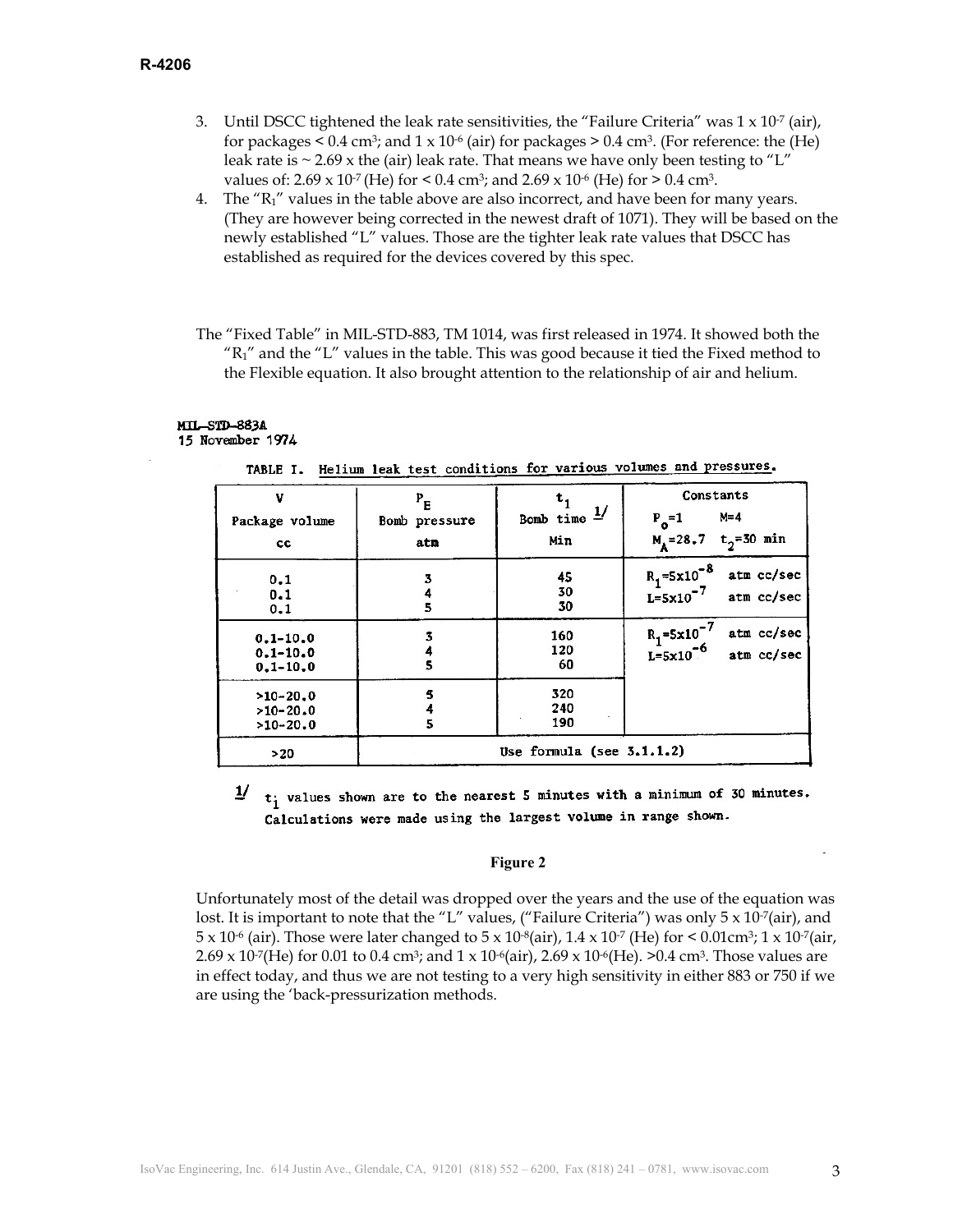The 1071.8 Table 1071-V, (shown in Figure 1 above), is shown below with the  $R_1$  readings seen on the HMS. Those are not the leak rate readings of the part. The equivalent "L" value, (or actual leak sensitivity being achieved for the part), is shown in **red**, which obviously is not what was being assumed, and not what is required in the new specification.

| Volume of<br>package<br>$\text{(cm3)}$                                                          | $kPa \pm 15$<br>$(psi) \pm 2$                                        | Bomb condition<br>Minimum<br>Exposure<br>time in hours<br>$(t_1)$ (+1 - 0) | Maximum<br>dwell time<br>(hour) $(t2)$ | $R_1$ reject limit<br>(atm cm <sup>3</sup> /s)<br>(He)                                                                        | These R1 'readings' **<br>equate<br>To the following 'air'<br>(air)<br>equivalents (atm cm <sup>3</sup> /s)                                                                                                                                           |
|-------------------------------------------------------------------------------------------------|----------------------------------------------------------------------|----------------------------------------------------------------------------|----------------------------------------|-------------------------------------------------------------------------------------------------------------------------------|-------------------------------------------------------------------------------------------------------------------------------------------------------------------------------------------------------------------------------------------------------|
| 0.01<br>$0.01 \le 0.05$<br>$0.05 \le 0.5$<br>$0.5 \le 1.0$<br>$1.0 \le 10.0$<br>$10.0 \le 20.0$ | 517 (75)<br>517 (75)<br>517 (75)<br>517 (75)<br>413 (60)<br>310 (45) | 5<br>10                                                                    |                                        | $5 \times 10^8$<br>$1 \times 10^{-8}$<br>$1 \times 10^{-8}$<br>$1 \times 10^{-8}$<br>$5 \times 10^{-8}$<br>$5 \times 10^{-8}$ | $1.4 \times 10 - 8$<br>$1.6x10-8$<br>$3.6 \times 10 - 8$<br>٠<br>$3.2 \times 10 - 8$<br>$1.0 \times 10 - 7$<br>$1.4 \times 10 - 7$<br>$-2.0 \times 10-7$<br>$3.1 \times 10 - 7$<br>$-9.9 \times 10-7$<br>$8.0 \times 10 - 7$<br>$-1.1 \times 10^{-6}$ |

| TABLE 1071-V. Fixed conditions for test condition H <sub>1</sub> . |  |
|--------------------------------------------------------------------|--|
|                                                                    |  |

\*Note: This table is derived from Equation 3

\*\* Note: The 'air' equivalents shown here are not the "L" values in 10.2.2

### **Figure 3**

### **C - Equation 3**

This equation has had an error in the format for many years: It did not include an "equal sign" between  $R_1$  and the equation.

10.2.1.2 Test condition H<sub>2</sub> and CH2 flexible method. Values for bomb pressure, exposure time, and dwell time shall be chosen such that actual measured tracer gas leak rate (R1) readings obtained for the DUTs (if defective) will be greater than the minimum detectable leak rate capability of a mass spectrometer. The devices shall be subjected to a minimum of 29 psi (203 kPa) of helium atmosphere. The chosen values of pressurization and time of pressurization, in conjunction with the value of the internal volume of the device package to be tested, and the maximum equivalent standard leak rate (L) limit as specified in 10.2.2, shall be used to calculate the measured leak rate  $(R_1)$  limit using the following formula:

Equation (3):

$$
R_{I} \frac{2.69 L P_e}{P_o} \left[ I - \exp\left\{ \frac{2.69 L}{P_o V} \cdot t_I \right\} \right] \exp\left\{ \frac{2.69 L}{P_o V} \cdot t_2 \right\}
$$

Where:  $R_1$  = The resultant measured leak rate of tracer gas (H<sub>e</sub>) through the leak in atm cm<sup>3</sup>/s.

- L = The equivalent standard leak rate in atm cm<sup>3</sup>/s.  $(Air)$
- $P_{\theta}$  = The pressure of exposure in atmospheres absolute.
- $P_0$  = 1 standard atmosphere.

 $......$ 

- $t_1$  = The time of exposure to P<sub>e</sub> in seconds.
- t<sub>2</sub> = The dwell time between release of pressure and leak detection in seconds.
- $V =$  The internal volume of the device package cavity in cubic centimeters.

## It is also very important to note: "…will be greater than the minimum detectable leak rate capability of the mass spectrometer…"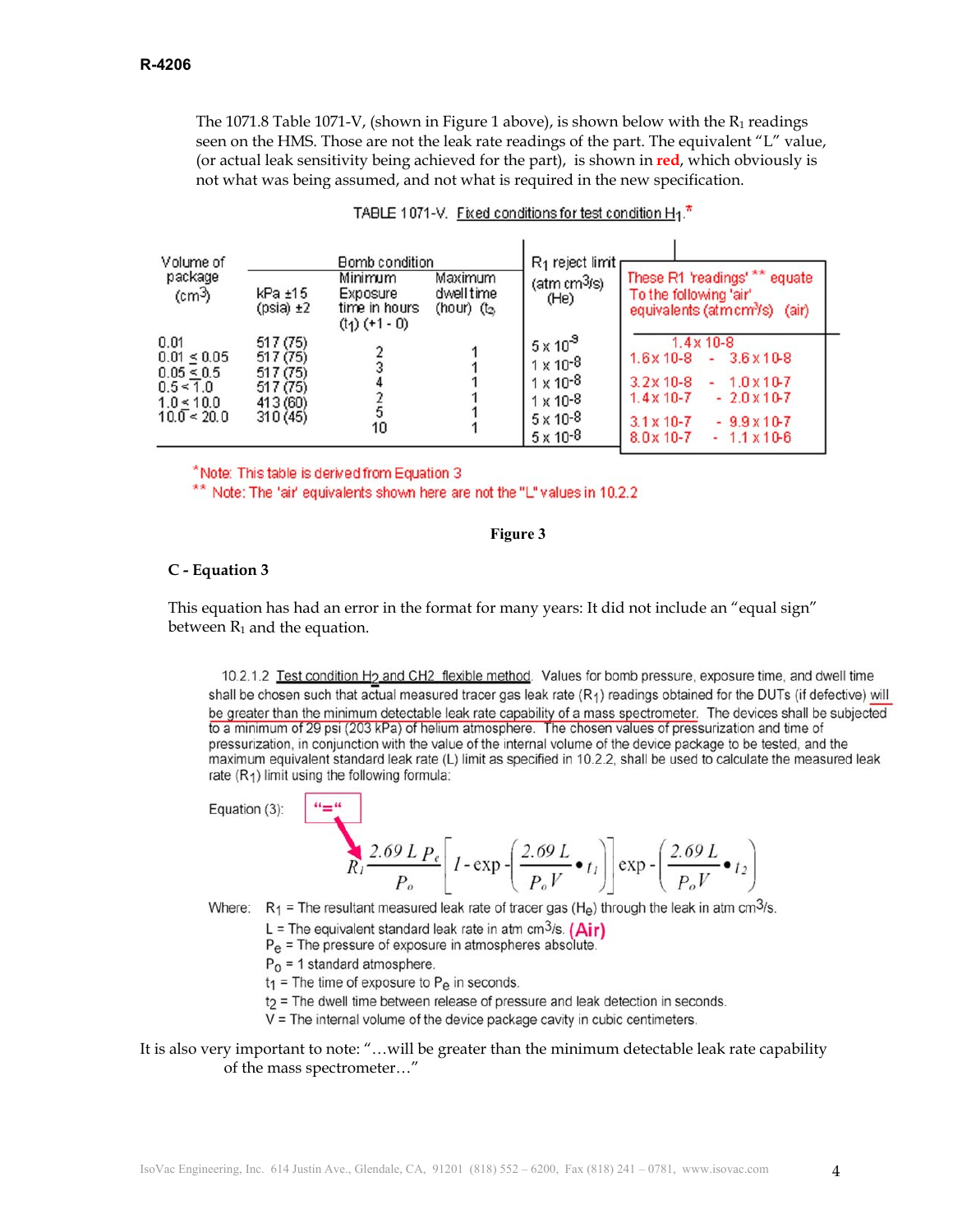The terms used in Equation 3 need to be clearly understood.

Where:  $R_1$  = The indicated leak rate of tracer gas  $(H_e)$  as measured on the mass spectrometer in atm cm<sup>3</sup>/s (He). **This value is not the actual "leak rate of the device". See para.2.2 & 2.3** 

L = The equivalent standard leak rate in atm cm<sup>3</sup>/s (air). This is your "specified leak rate limit" for the **device, in atm cm3/s (air). (see para.2.3)** 

- **Pe = The pressure of the exposure in atmospheres absolute.**
- **P0 = 1 standard atmosphere.**
- $t_1$  = The time of exposure  $P_e$  in seconds.
- **t2 = The dwell time between release of pressure and leak detection in seconds.**
- **V = The internal volume of the device package cavity in cubic centimeters.**

## **D – The Options for Compliance with the 1071.8 requirements:**

- There are two basic types of high volume production leak detection equipment available to satisfy the Military Standards: Helium Mass Spectrometry or Radioisotope leak testing with Krypton85 gas.
- The production HMS equipment in use today for fine leak testing to the Standards is at the state-of-the-art for fast cycling production equipment, and is seen to have a nominal background in the 3 to 5 x 10<sup>-9</sup> atm cm<sup>3</sup>/s (He). That means that you will not see leakage in a part that does not have sufficient helium in the part to give a reading that is greater than that background, (> 5 x 10**-9**)
- To detect leaks to the 10.2.2 "Failure Criteria" using HMS will require either "pre-filling" parts with at least 10% He, or advancing the state-of-the-art of HMS to be able to measure parts to sensitivities in the 10**-10** to 10**-11** atm cc/sec range in production quantities. The only other option is to bomb devices in Helium for extremely long intervals of time, (days to even weeks).
- The alternate test method in 1071.8 is the radioisotope test method. It allows a test for either gross, fine, or a gross/fine combination test to the required sensitivities, with relatively short bomb times. Those fine leak sensitivity requirements can be met with bomb times of 0.2 to  $\sim$ 1.5 hours, (depending on the package volumes).

# **E – Examples of the "Fixed Table" conditions based on the "Failure Criteria" 10.2.2:**

- The table in Figure 4 below shows a comparison of the  $R_1$  readings for the "L" values called out in the Failure Criteria.
- There are three values included to show a comparison of the callouts in 10.2.2 at three different times: 3 years ago; 1 year ago; and the new spec callouts.
- The values shown in **'blue'** for 3 years ago, only included two volume sizes and only 2 "L" values. Note that the resultant  $R_1$  readings are in a range that was easily seen on a production HMS.
- The values shown in '**black'** are based on the "L" values called out in 10.2.2 one year ago. Note that those  $R_1$  readings are within the range of detectability of the production HMS.
- The values shown in **'red'** are based on the current "L" values in 10.2.2, (1071.8) dated November 2006. The "R1" values shown are the readings based on Equation 3. They are the readings that are the result of the bomb times and pressure listed in the Fixed Table. It is quickly seen that with the new "L" values, the resultant  $R_1$  readings are well below the detectability of the common HMS.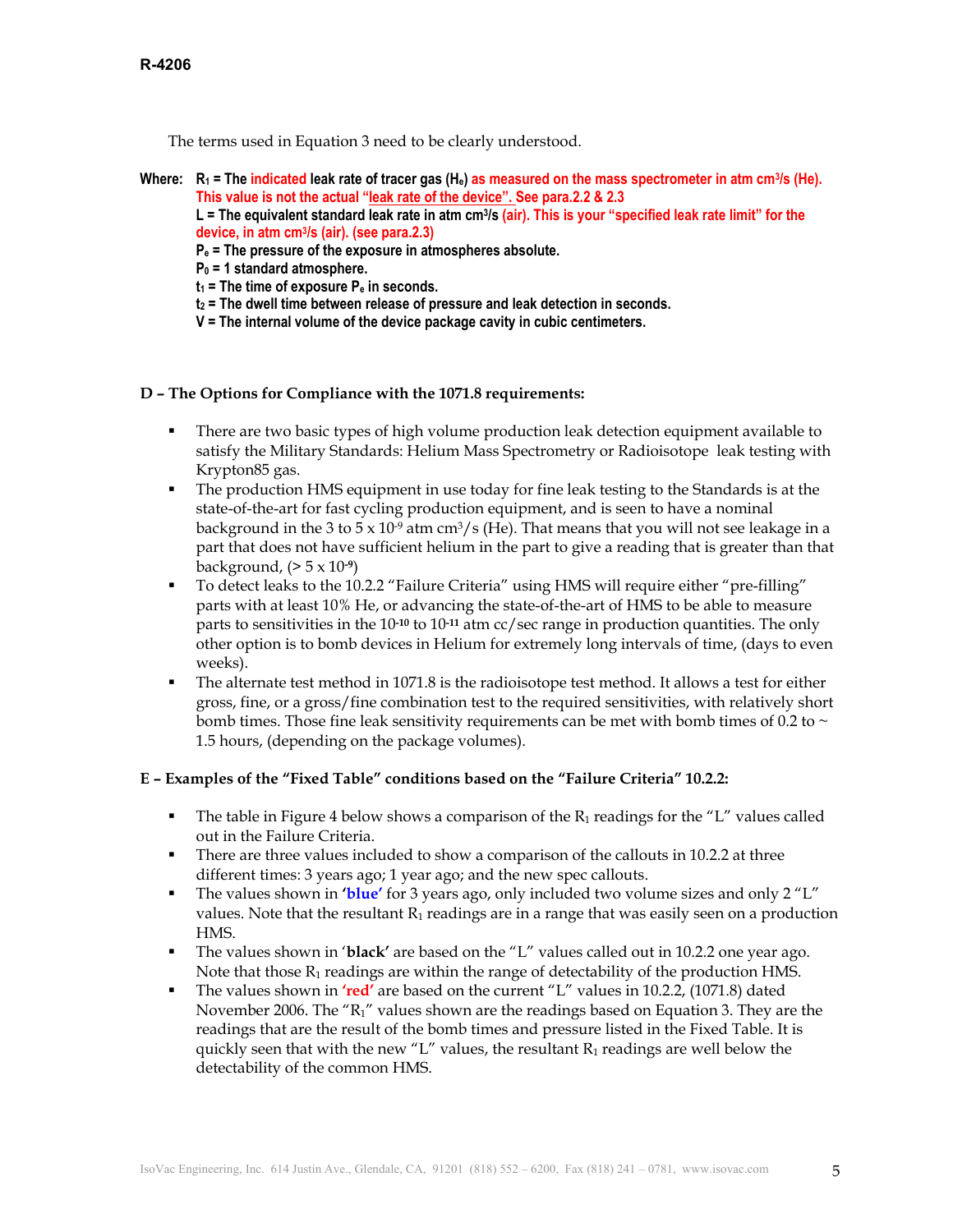| "L"<br>values<br>(atm cm3/s)                                | Volume<br>of Pkg.<br>(cm3)   | <b>Bomb</b><br><b>Press</b><br>(psia) | Bomb<br>Time<br>(hrs)   | R1<br>HMS "Measured" leak rate<br>atm cm3/s (He) |                                                           |                                                           |
|-------------------------------------------------------------|------------------------------|---------------------------------------|-------------------------|--------------------------------------------------|-----------------------------------------------------------|-----------------------------------------------------------|
| (Air)                                                       | (min)<br>(max)               |                                       |                         | R <sub>1</sub><br><b>Fixed Table</b><br>Value    | Calculated R1 Values <sup>*</sup><br>(min Vol)            | (max Vol)                                                 |
| $1 \times 10 - 7$<br>$1 \times 10 - 9$                      | < 0.01                       | (75)                                  | $\overline{\mathbf{2}}$ | $5 \times 10 - 9$                                | $2 \times 10 - 7$<br>x 10-11<br>3                         |                                                           |
| $1 \times 10 - 7$<br>$1 \times 10 - 7$<br>$5 \times 10 - 9$ | < 0.05<br>> 0.01 < 0.05      | (75)<br>(75)                          | 2<br>3                  | $5 \times 10 - 8$<br>$1 \times 10 - 8$           | $x$ 10-8<br>5<br>$3 \times 10 - 7$<br>$1.0 \times 10 - 9$ | $7.5 \times 10-8$<br>$2 \times 10 - 10$                   |
| $1 \times 10 - 6$<br>$5 \times 10 - 9$                      | > 0.05 < 0.5                 | (75)                                  | 4                       | $1 \times 10 - 8$                                | 6 x 10-6<br>$3 \times 10 - 10$                            | $1 \times 10 - 6$<br>$3 \times 10 - 11$                   |
| $1 \times 10 - 6$<br>$1 \times 10 - 8$<br>$1 \times 10 - 6$ | > 0.5 < 1.0<br>$> 0.5$ < 1.0 | (75)<br>(45)                          | $\overline{\mathbf{2}}$ | $1 \times 10 - 8$<br>1 X 10-7                    | 5 x 10-7<br>$5 \times 10 - 11$<br>3 X 10-7                | $2.6 \times 10 - 7$<br>$2.6 \times 10 - 11$<br>1.5 X 10-7 |
| $1 \times 10 - 6$<br>$5 \times 10 - 8$                      | > 1.0 < 10.0                 | (60)                                  | $\frac{2}{5}$           | $5 \times 10 - 8$                                | $5 \times 10 - 7$<br>$1 \times 10 - 9$                    | $5 \times 10 - 8$<br>$1 \times 10 - 10$                   |
| $1 \times 10 - 6$<br>$1 \times 10 - 6$<br>$5 \times 10 - 8$ | > 1.0 < 10<br>> 10 < 20      | (45)<br>(45)                          | 5<br>10                 | 5 X 10-8<br>$5 \times 10 - 8$                    | 4 X 10-7<br>$8 \times 10 - 8$<br>$2 \times 10 - 10$       | 4 X 10-8<br>$4 \times 10 - 8$<br>$1 \times 10 - 10$       |

BLUE: Spec "L" values 3 years ago. BLACK: "L" values One year ago **RED: Current Spec "L" values** 

\* "Calculated" using "Equation 3"

### **Figure 4**

## **F – The Optional bombing pressures and times to achieve 'measurability' on the HMS are shown in Figure 5 below:**

- Recognizing that the production HMS can only reliably detect readings greater than 3 to  $5x$ 10-9 atm cc/s (He), this table used 5 x 10**-9** as the "R1" 'minimum-reading', and calculated the bomb times and pressures required to assure that reading for various volume packages and their corresponding required "L" values per 10.2.2.
- **Equation 3 was used to calculate the various test parameters for the HMS to provide a view** of the possibilities for meeting the new spec using the HMS.
- It can be quickly seen that with the specification tightening of the required "L" leak test values, it becomes difficult and very time consuming to satisfy the spec with the HMS.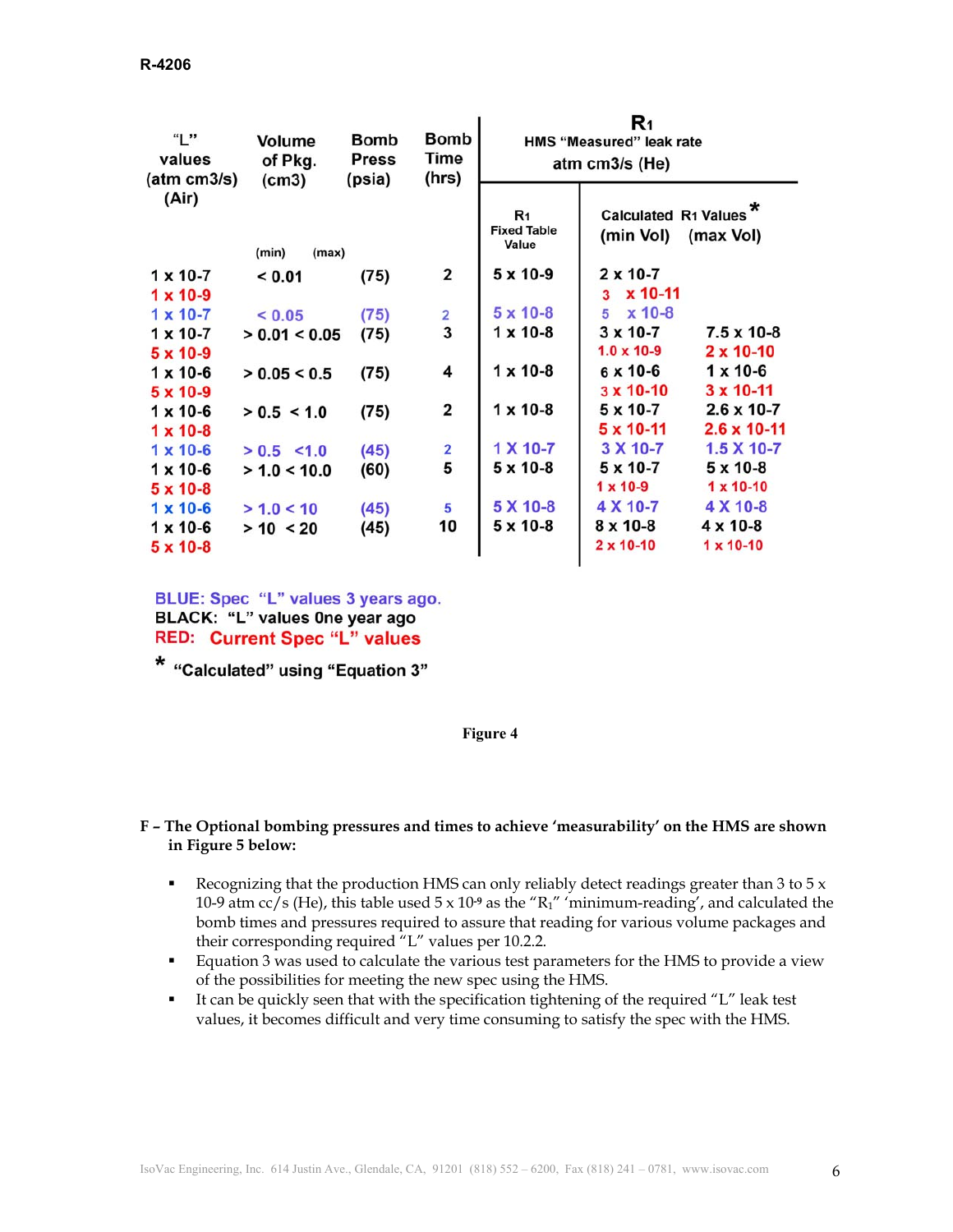| ." (Air)            | "L" (He) <sub>-</sub> |      |   |      | Volume (cc) Press. (atm) Time (hrs) "R1" atm cc/s (He)                                |  |
|---------------------|-----------------------|------|---|------|---------------------------------------------------------------------------------------|--|
| $1 \times 10 - 8$   | 2.69 x 10-8           | 0.01 | 6 | 3.3  | 5 x 10-9                                                                              |  |
| $5 \times 10 - 9$   | 1.35 x 10-8           | 0.01 | 6 | 15   | $5 \times 10 - 9$                                                                     |  |
| $1.9 \times 10 - 9$ | 5 x 10-9              | 0.01 | 6 | 100  | $5 \times 10 - 9$                                                                     |  |
| $1 \times 10 - 9$   | 2.69 x 10-9           | 0.01 | 6 | 384  | $5 \times 10 - 9$                                                                     |  |
|                     |                       |      |   |      | Conditions required for a 0.01 cc package to read 5 x 10-9 atm cc/s (He) on HMS as R1 |  |
| $1 \times 10 - 8$   | 2.69 x 10-8           | 0.05 | 6 | 17   | $5 \times 10 - 9$                                                                     |  |
| $5 \times 10-9$     | 1.35 x 10-8           | 0.05 | 6 | 60   | $5 \times 10 - 9$                                                                     |  |
| $1.9 \times 10 - 9$ | 5 x 10-9              | 0.05 | 6 | 485  | $5 \times 10 - 9$                                                                     |  |
| $1 \times 10 - 9$   | 2.69 x 10-9           | 0.05 | 6 | 1920 | $5 \times 10-9$                                                                       |  |
|                     |                       |      |   |      | Conditiona required for a 0.05 cc package to read 5 x 10-9 atm cc/s (He) on HMS as R1 |  |
| $5 \times 10 - 8$   | $1.35 \times 10 - 7$  | 0.1  | 5 | 1.6  | $5 \times 10 - 9$                                                                     |  |
| $1 \times 10 - 8$   | 2.69 x 10-8           | 0.1  | 6 | 33   | $5 \times 10 - 9$                                                                     |  |
| $5 \times 10-9$     | $1.35 \times 10 - 8$  | 0.1  | 6 | 132  | $5 \times 10 - 9$                                                                     |  |
|                     |                       |      |   |      | Conditions required for a 0.1 cc package to read 5 x 10-9 atm cc/s (He) on HMS as R1  |  |
| $5 \times 10 - 8$   | $1.35 \times 10 - 7$  | 0.5  | 5 | 8    | $5 \times 10 - 9$                                                                     |  |
| $1 \times 10 - 8$   | 2.69 x 10-8           | 0.5  | 5 | 198  | $5 \times 10 - 9$                                                                     |  |
| $1 \times 10 - 8$   | $2.69 \times 10 - 8$  | 0.5  | 6 | 163  | $5 \times 10 - 9$                                                                     |  |
| $5 \times 10-9$     | 1.35 x 10-8           | 0.5  | 5 | 798  | $5 \times 10 - 9$                                                                     |  |
| 5 x 10-9            | 1.35 x 10-8           | 0.5  | 6 | 660  | $5 \times 10 - 9$                                                                     |  |
|                     |                       |      |   |      | Conditions required for a 0.5 cc package to read 5 x 10-9 atm cc/s (He) on HMS as R1  |  |
| $5 \times 10 - 8$   | $1.35 \times 107$     |      | 6 | 13   | $5 \times 10 - 9$                                                                     |  |
| $1 \times 10 - 8$   | 2.69 x 10-8           | 1    | 6 | 325  | $5 \times 10 - 9$                                                                     |  |
|                     |                       |      |   |      | Conditions required for a 1.0 cc package to read 5 x 10-9 atm cc/s (He) on HMS as R1  |  |
| $1 \times 10 - 7$   | 2.69 x 10-7           | 1.3  | 5 | 5    | $5 \times 10 - 9$                                                                     |  |
| $5 \times 10 - 8$   | 1.35 x 107            | 1.3  | 5 | 20   | $5 \times 10 - 9$                                                                     |  |
| $1 \times 10 - 8$   | 2.69 x 10-8           | 1.3  | 5 | 509  | $5 \times 10 - 9$                                                                     |  |
|                     |                       |      |   |      | Conditions required for a 1.3 cc package to read 5 x 10-9 atm cc/s (He) on HMS as R1  |  |
| $1 \times 10 - 7$   | $2.69 \times 107$     | 5    | 5 | 20   | $5 \times 10 - 9$                                                                     |  |
| $5 \times 10 - 8$   | $1.35 \times 10 - 7$  | 5    | 5 | 77   | $5 \times 10 - 9$                                                                     |  |
| $1 \times 10 - 8$   | 2.69 x 10-8           | 5    | 5 | 1960 | $5 \times 10 - 9$                                                                     |  |
|                     |                       |      |   |      | Conditions required for a 5 cc package to read 5 x 10-9 atm cc/s (He) on HMS as R1    |  |
| $5 \times 10 - 7$   | $1.35 \times 10 - 6$  | 10   | 5 | 1.6  | $5 \times 10 - 9$                                                                     |  |
| $1 \times 10 - 7$   | 2.69 x 10-7           | 10   | 5 | 39   | $5 \times 10 - 9$                                                                     |  |
| $5 \times 10 - 8$   | $1.35 \times 10 - 7$  | 10   | 5 | 154  | $5 \times 10 - 9$                                                                     |  |
| $1 \times 10 - 8$   | $2.60 \times 10 - 8$  | 10   | 5 | 3915 | $5 \times 10 - 9$                                                                     |  |
|                     |                       |      |   |      | Conditions required for a 10 cc package to read 5 x 10-9 atm cc/s (He) on HMS as R1   |  |

**Per 1071.8 para 10.2.2 "Failure Criteria", the "L" value is the "actual leak rate of the part" (in atm cc/s (air)). The R1 reading is the "measured leak rate", or the reading on the HMS. This table was put together based on the realization that the R1 reading on the HMS must always be "above" the normal background of the HMS, and that background is found to be ~ 5 x 10-9 as a minimum. This table shows the bombing conditions required to introduce sufficient helium into a leaking part to assure a detectable reading at or above that background.** 

*IsoVac Engineering, Inc.*

### **Figure 5**